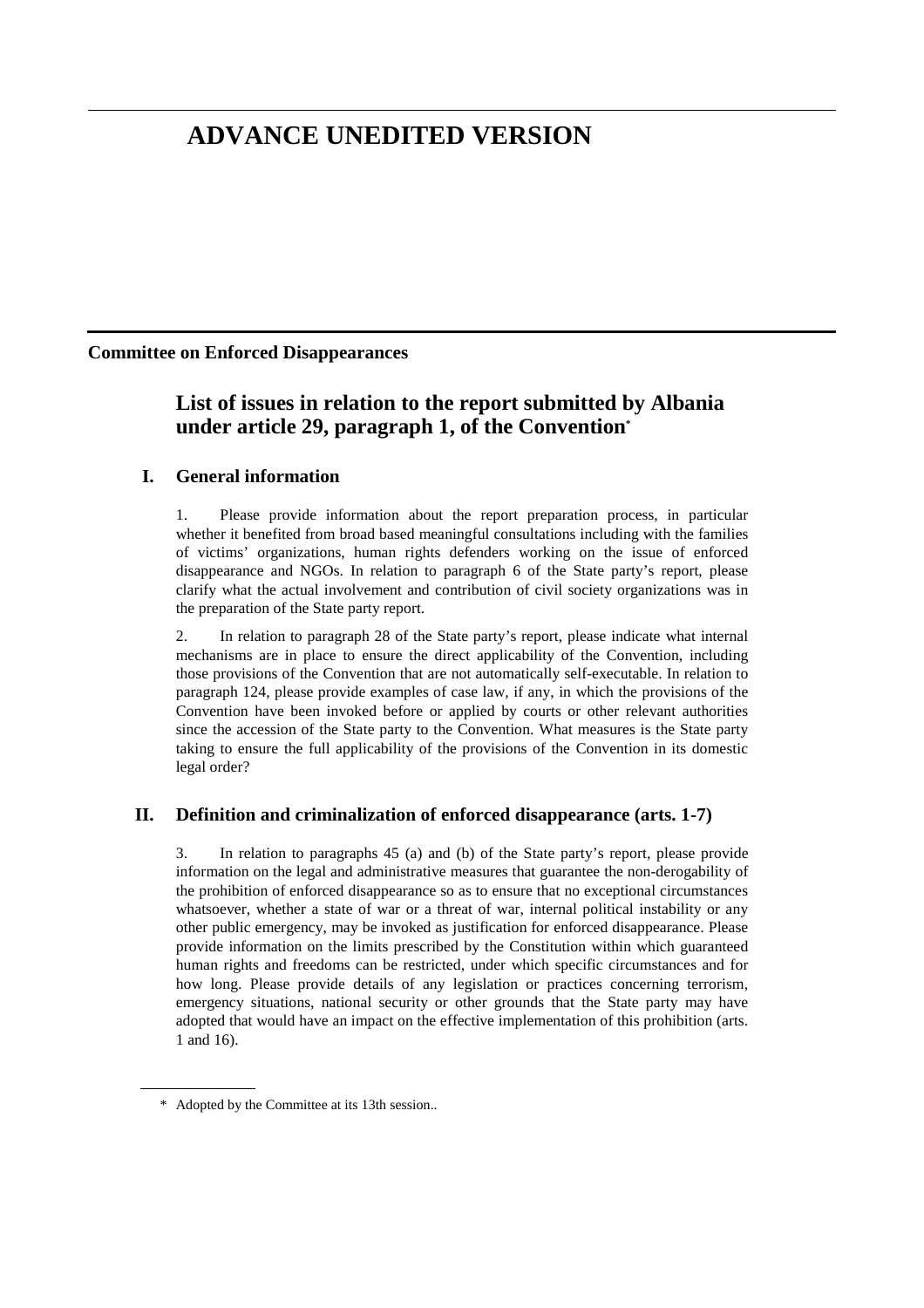4. In relation to paragraphs, 46, 52 and 57 of the State party report, please provide additional clarification on the definition of enforced disappearance as a crime against humanity in conformity with applicable international law, namely when it is committed as a part of a widespread or systematic attack against a civilian population (art. 5).

5. Please provide information on how the State prohibits and prosecutes the conduct defined in article 3 of the Convention when it is committed by persons or groups acting without the authorization, support of acquiescence of the State. In particular, in relation to paragraphs 53, 54 and 55 of the State party's report, please provide information on how "offences which contain elements of enforced disappearance such as kidnapping, holding a person hostage and illegal deprivation of liberty" (para. 53), prescribe the prohibition and prosecution of conduct carried out by agent of the State or by persons or groups of persons acting with the authorization, support of acquiescence of the State. Please provide examples of case law, if any, as well as of any measures taken to investigate acts of enforced disappearance committed by persons or groups of persons acting without the authorization, support of acquiescence of the State, including prosecutions carried out, sentences handed down and any reparation measures provided to victims (art. 3).

6. In relation to paragraphs 37 and 56 of the State party's report indicating that no cases of enforced disappearance have been investigated or prosecuted in Albania, please provide information on complaints of enforced disappearance, if any, lodged with the Court of First Instance for Serious Crimes, the results of the investigation and remedies provided therein. In case of absence of complaints, please provide information on measures taken to analyze the reasons for this and an assessment regarding whether the situation requires specific measures, including: facilitating the lodging of complaints; measures to prevent and combat acts of enforced disappearances. In relation to paragraphs 13 and 56 of the State party's report with regard to individual criminal responsibility for enforced disappearance as a crime against humanity, please provide examples, if any, of relevant case law, the number of investigations and prosecutions carried out by the Office of the Public Prosecution and the Judicial Police, sentences handed down and any reparation measures provided to victims (arts. 4, 5 and 24).

7. In relation to paragraph 60 of the State party's report, please provide information about the applicable law governing the types of conduct described in article 6, paragraph 1 (a), of the Convention, when enforced disappearances do not constitute a crime against humanity, including ordering, soliciting, inducing the commission of, attempting to commit, being an accomplice to or participating in an enforced disappearance, or any other types of conduct which by virtue of their nature are similar to those mentioned. Please indicate whether a subordinate can lawfully oppose an order to commit acts of enforced disappearance and describe the legal recourse available to the subordinate against any disciplinary measures resulting from his or her refusal to carry out a criminal act ordered by a superior. Please provide information on such cases that may have occurred. And whether there is jurisprudence with regard to the prohibition of invoking superior orders, including orders from military authorities, as a justification of enforced disappearance. If such jurisprudence exists, please provide information on their practical implementation, including cases of disciplinary proceedings. In relation to paragraphs 63 and 64 of the State party report, please provide information on whether the position of public authorities with respect to the notion of "due obedience" as a criminal law defense has any impact of the effective implementation of this prohibition (art. 6).

#### **III. Judicial procedure and cooperation in criminal matters (arts. 8-15)**

8. In relation to paragraphs 71 and 72 of the State party's report, please provide further clarification on whether the commencement of the enforced disappearance is not taken as a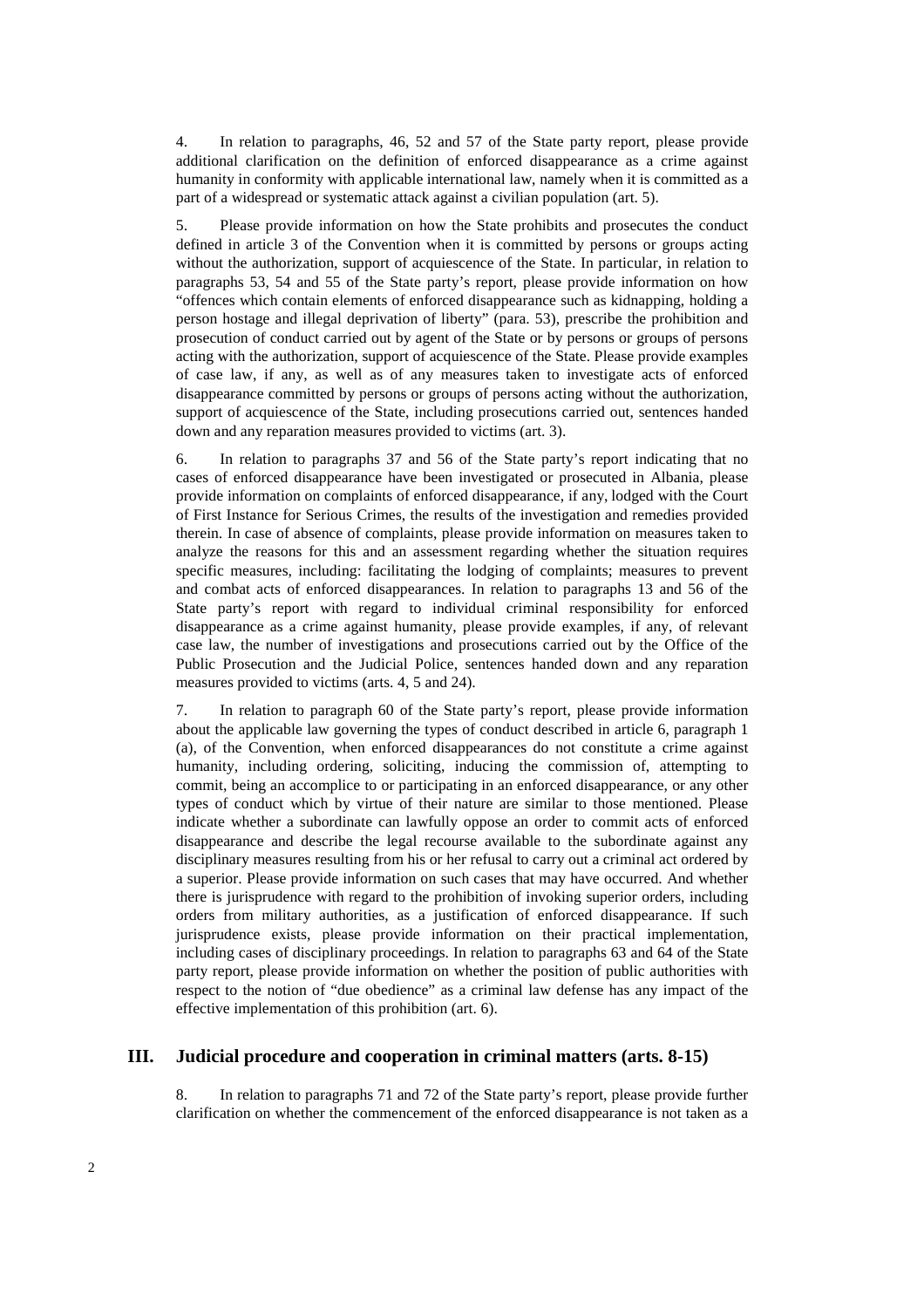reference to apply the statute of limitations.. Please indicate whether during the time limit indicated in the national legislation, the State guarantees that no statute of limitations applies for criminal, civil or administrative actions brought by victims seeking the right to an effective remedy. Please include concrete examples if they exist. Please also provide information on when article  $109(c)$  of the Criminal Code could be applied in cases of enforced disappearance that occurred before entry into force of this legal provision, but for which the fate or whereabouts of the victim is still unknown at the present time (art.8).

9. In relation to paragraph 74 of the State party's report, please indicate whether measures are taken to establish jurisdiction in cases contemplated under (a), (b) and (c) of article 9 (1) of the Convention, as well as examples of cases where (b) and (c) were applied. Please indicate measures taken to establish jurisdiction in cases where the alleged offender is present in the territory of the reporting State and the latter does not extradite him/her, as well as examples of cases where (i) extradition was granted and (ii) extradition was denied. Please provide information on cases involving the offence of enforced disappearance in which mutual assistance was requested by or from the reporting State, including the result of the request (art. 9).

10. In relation to paragraph 31 and 32 of the State party's report, please specify whether, pursuant to domestic law, military authorities would be competent to investigate and prosecute persons accused of enforced disappearance and if so whether there are any procedural mechanisms in place to exclude a civil or military law enforcement or security forces from the investigation into an enforced disappearance when one or more of its officials have been accused of committing or having been involved in the commission of the offence. Please clarify which jurisdiction has the competence to trial the crime of enforced disappearance when committed by the military (art. 12).

11. Please provide information about the existence of legal or other measures to immediately carry out a preliminary inquiry or investigation to establish the facts in accordance with article 10(2) of the Convention. In relation to paragraph 125 of the State party's report, please also clarify the extent to which reciprocity is requested in the provision of international legal assistance in cases of enforced disappearance that does not constitute a crime against humanity. Please also indicate whether any limitations or conditions set out in national legislation could be applied in relation to requests for judicial assistance or cooperation in the terms set out in articles 14 and 15 of the Convention. Please also provide information on steps taken to cooperate with neighbouring countries which have initiated their own investigation (art. 10, 13, 14 and 15).

12. Please indicate whether the Office of the General Prosecutor and the Judicial Police in charge of investigation and prosecution of cases of alleged enforced disappearance are specifically trained to initiate investigations on cases of alleged enforced disappearance. In that respect, please also indicate whether the above-mentioned authorities or any other responsible for investigating cases of alleged enforced disappearance: (a) have the necessary powers and resources to conduct investigations into the offence of enforced disappearance independently of the agent who committed it; (b) are subject to any limitations which may restrict their access to places of detention where there are ground to believe that a disappeared person may be present (arts. 12 and 18).

13. With reference to paragraph 109 of the State party's report, please indicate whether domestic law provides for the suspension from their duties of State officials suspected of having committed or having been involved in the commission of an enforced disappearance, during the investigation. In relation to paragraph 119 of the State party's report, please indicate whether, in addition to the protection of witnesses and a person close to them, mechanisms are in place for the protection of complainants, relatives of the disappeared person, their representatives and other persons participating in the investigation of an enforced disappearance, or any person with a legitimate interest requesting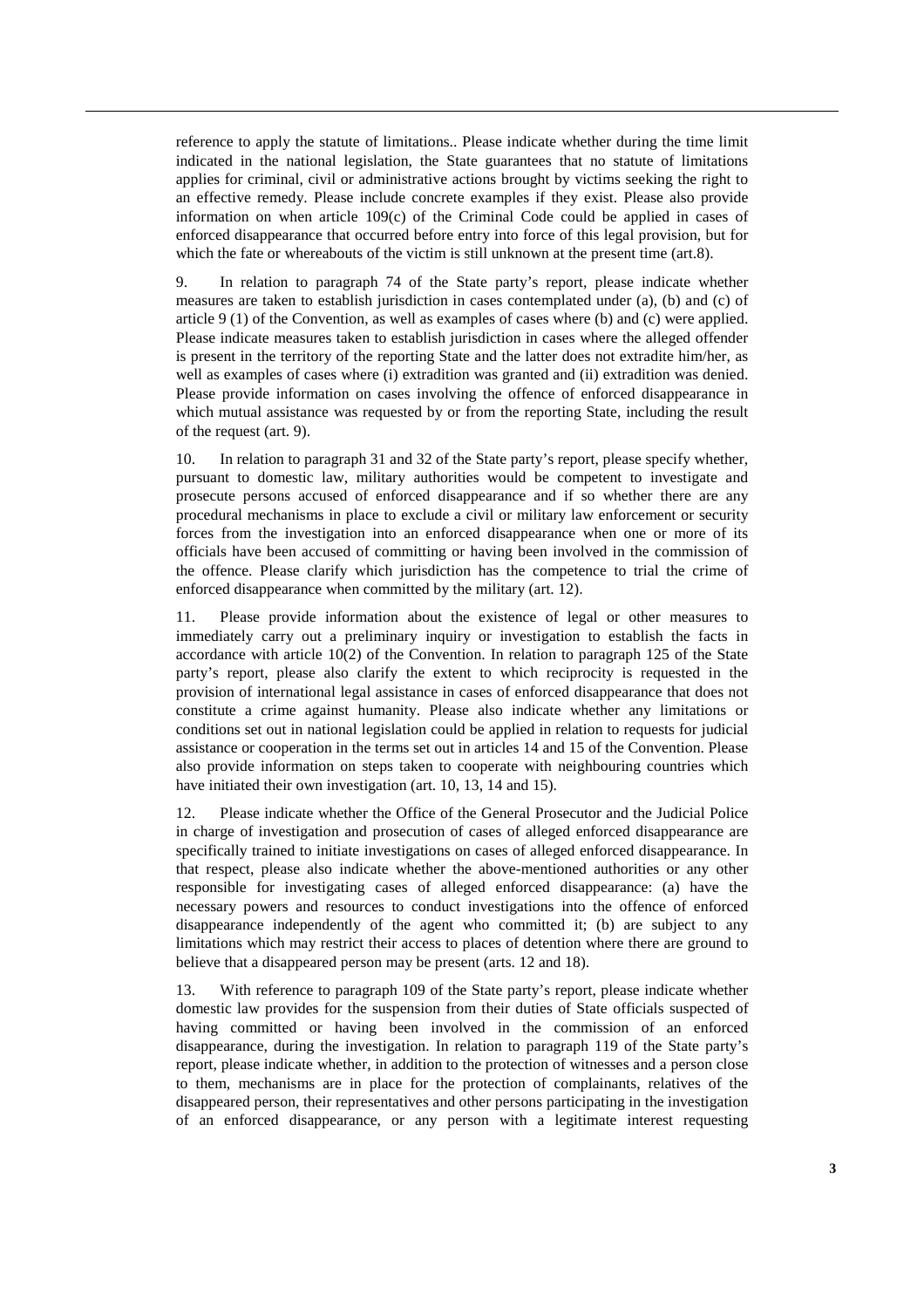information in terms of article 18, paragraph 1 of the Convention about any kind of illtreatment, intimidation or sanction. In relation to paragraph 113 of the State party's report, please indicate whether the competent authorities investigate cases of enforced disappearance *ex officio*, that is, even in the absence of a formal complaint. What remedies are available to the complainant in case the competent authorities refuse to investigate his/her case (arts. 12 and 18).

## **IV. Measures to prevent enforced disappearances (arts. 16-23)**

14. In relation to paragraph 41 of the State party's report, please provide information on the progress towards creating the Disappeared Persons Section within the Institute of Integration Former Politically Persecuted, including immediate steps undertaken so far with regards to data and evidence management systems, including granting it access to classified information currently under the custody of the State Intelligence Services; protection and preservation of identified sites, sample collections, as well as DNA testing and matching. Please indicate whether sufficient human and financial resources are envisaged for this Institute to fulfil its mandate, including to carry out all exhumations and identification of mortal remains that fall under its jurisdiction and whether additional forensic pathologists have been appointed. In relation to paragraph 143 of the State party's report, please provide updated information on the status of the envisaged agreement of collaboration with the International Commission on Missing Persons (ICMP), and the necessary measures undertaken to launch this initiative as soon as possible, aimed at supporting the search of the people believed to have gone missing during the communist regime. Please also provide information on the progress of establishing an Authority to shed light on *Sigurimi Files* (also known as Communist-era secret police), steps taken to preserve all existing records and documentation and attain justice for victims and their families (arts 19 and 24).

15. In relation to paragraphs 126 (c), 130(b) and 137 of the State party's report, describing grounds under which the extradition may not be granted, please indicate whether the Criminal Code and the Law No. 10193 from 3.12.2009 "On jurisdictional relations with foreign authorities in criminal matters" provides for the prohibition of expulsion, return, surrender or extradition of a person to a State where there are substantial grounds for believing that he/she might be subject to enforced disappearance or to other forms of serious harm to life and personal integrity. Furthermore, in relation to the Law "On Asylum" (Law No. 121/2014) defining "*non-refoulement*" as obligation to prohibiting expulsion or *refoulement* of a foreigner or stateless person (paragraph 147), please indicate whether the law explicitly mentions the risk of being subjected to enforced disappearance as a ground for *non-refoulement*. Please provide information on:

 (a) The mechanisms and criteria applied in the framework of expulsion, return, surrender or extradition procedures to evaluate and verify the risk that a person may be subjected to enforced disappearance;

 (b) Whether it is possible to appeal a decision on expulsion, return, surrender or extradition and, if so, please indicate before which authorities, what are the applicable procedures and whether they have suspensive effect;

Whether legislation and practices concerning terrorism, emergency situations, national security or other grounds that may have been adopted have had any impact on the effective implementation of the prohibition to expel, return, surrender or extradite a person.

16. In relation to paragraph 146 of the State party's report, please provide information on the procedural safeguards concerning decisions on detention of foreigners in "Closed center", and indicate in particular, if a maximum length of administrative detention has been introduced. Please provide information on the availability of legal aid and information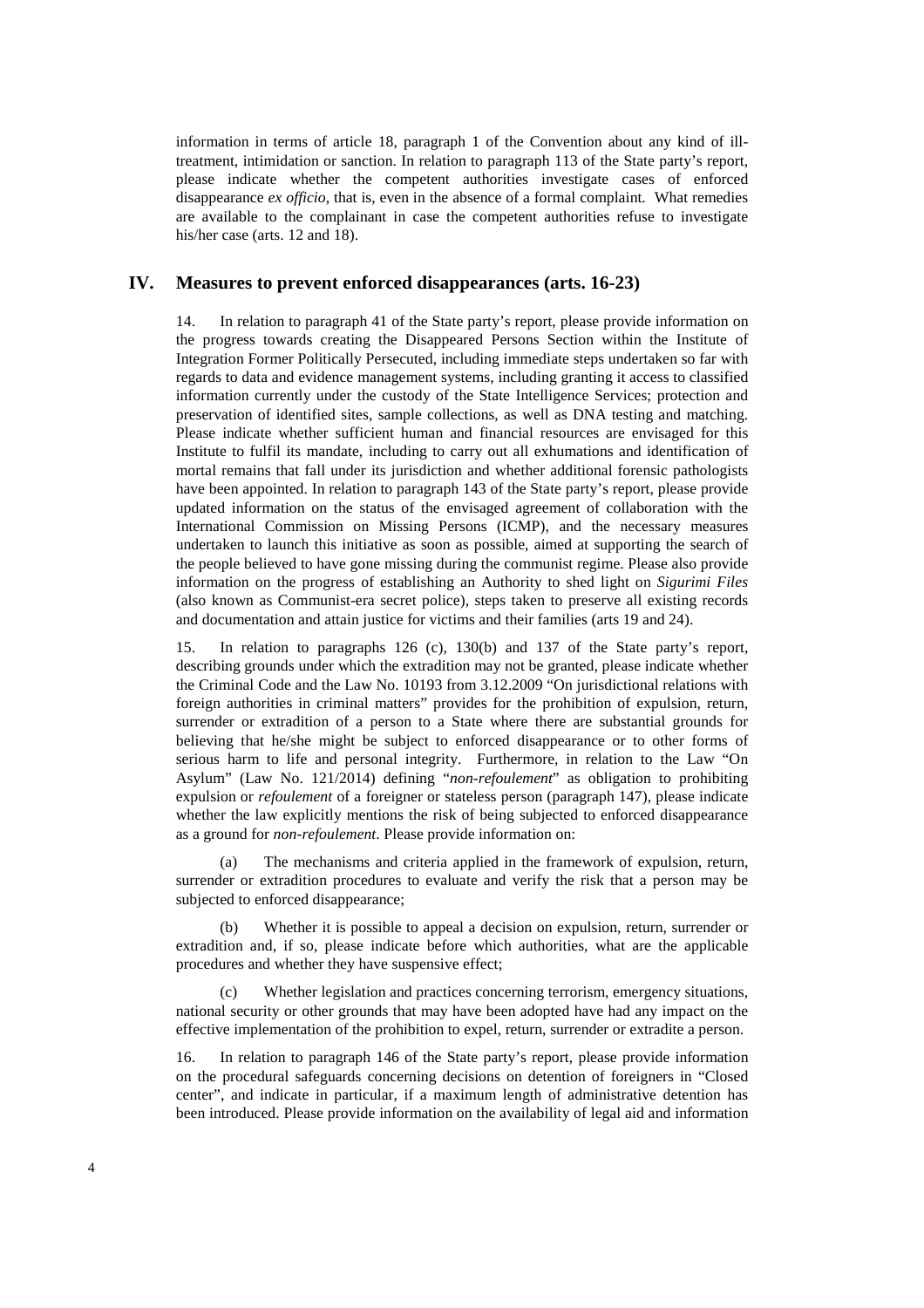on remedies to appeal decisions ordering their detention. Please indicate whether individuals whose citizenship has been revoked and who are consequently detained in the deportation centre enjoy the same fundamental safeguards as others and can effectively challenge the decisions to detain and deport them. Please provide information on the kind of training received by officers dealing with the expulsion, return or extradition of foreigners (arts. 16 and 23).

17. In relation to paragraphs 55 and 148 of the State party's report, please explain the difference between unlawful deprivation of liberty, which is a criminal offence in the domestic legislation punishable by fine or imprisonment up to one year, and the statement in paragraph 148 of the State's party report according to which Albanian legislation does not contain any provision with regard to secret detention or unofficial detention. Please provide information on the existence of protocols to guarantee that prompt notification and access to lawyers, medical personnel and family members are ensured in practice, and not only in law, from the outset of the deprivation of liberty and at the moment of release. Please also provide information on whether any conditions and/or restrictions apply to the measures provided for in article 17 (2) (d) of the Convention. In relation to paragraphs 162, 164 and 166 of the State party's report, please indicate the number of proceedings brought before a court by persons to determine the lawfulness of their detention, as provided for in article  $17(2)$  (f), of the Convention as well as the number of acquittals and remedies provided therein (arts. 17 and 21).

18. In relation to paragraph 169 of the State party's report, please provide information on the measures taken to ensure that all records of persons deprived of liberty are properly and immediately compiled and kept up to date. In addition, please indicate whether there have been any complaints concerning the failure by officials to record a deprivation of liberty and, if so, please provide information about the proceedings initiated and, if relevant, the sanctions imposed, and on the measures taken to ensure that such omissions are not repeated, including the provision of training for the personnel in question. Please indicate if any steps are taken to create registers of detention, which include all the elements contained in article 17, paragraph 3 of the Convention (arts 17, 22 and 23).

19. In relation to paragraphs 178, 180, 185, 187 of the State party's report, please provide information on any domestic law that provides for restriction of access to information about persons deprived of their liberty, and the nature and duration of such restrictions. Please provide information on the means of appeal against a refusal to disclose information about persons deprived of their liberty and information on existing guarantees to a prompt and effective judicial remedy to obtain information without delay. In addition, please provide information on existing legislation to ensure protection from any illtreatment, intimidation or sanction of persons who request access to information and those involved in the investigation of an enforced disappearance, and the existence of mechanisms to that effect (arts. 18 and 20).

20. Please provide information about legislative or other measures taken to prevent, and to impose sanctions on failure to guarantee that any person deprived of his/her liberty or any other person with a legitimate interest is entitled to take proceedings before a court to determine: the lawfulness of the deprivation of liberty; failure to record the deprivation of liberty of a person; and refusal to provide information on the deprivation of liberty or the provision of inaccurate information, even though the legal requirements for providing such information have been met. Please provide further information on mechanisms in place to prevent the unlawful deprivation of liberty, the failure to record the deprivation of liberty and the refusal to provide information on the deprivation of liberty or the provision of inaccurate information: what criminal, administrative and disciplinary sanctions are foreseen for the above-mentioned conduct (art. 22).